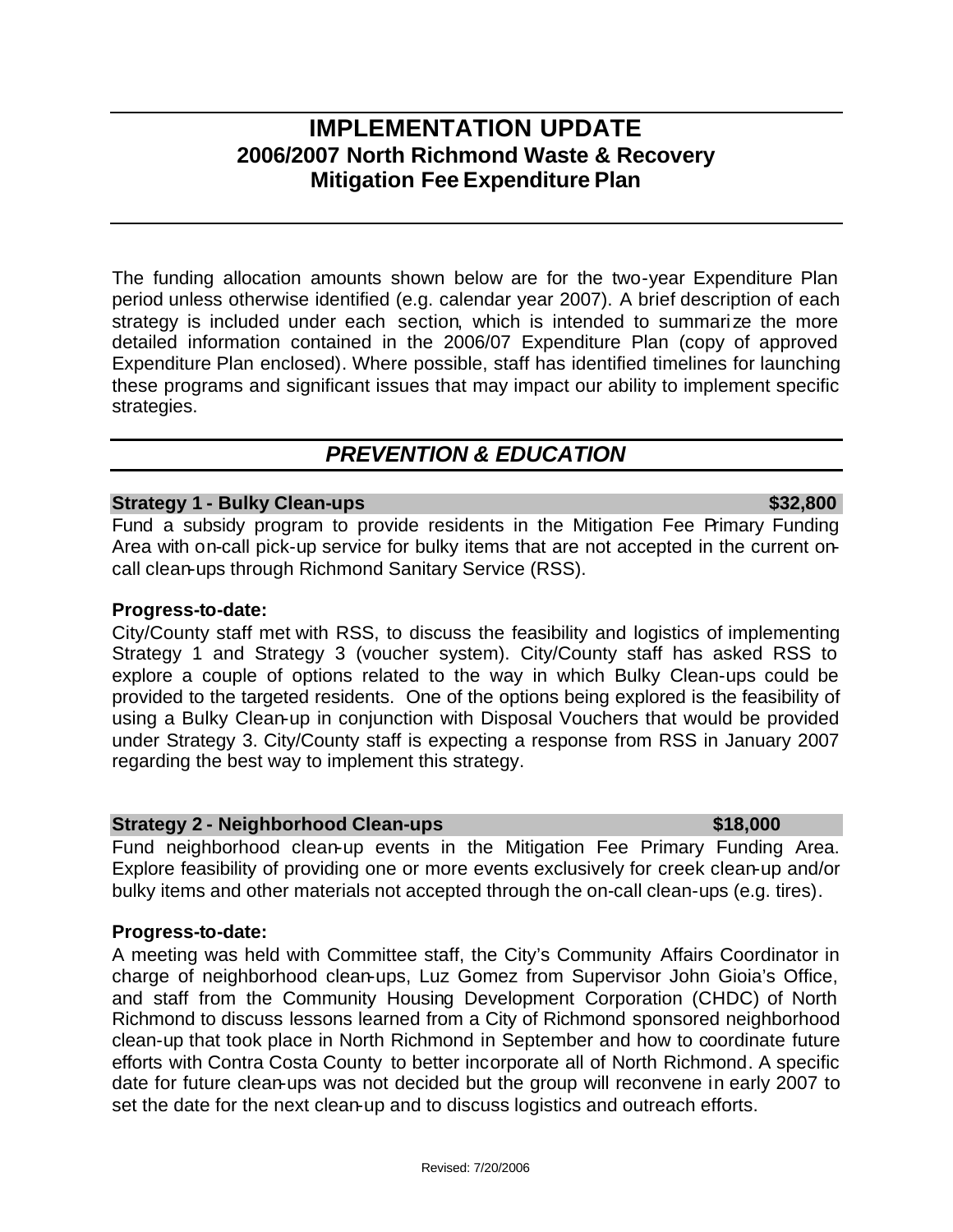### **Strategy 3 - Voucher System \$64,000 \$64,000 \$64,000**

Fund a subsidy program to provide residents in the Mitigation Fee Primary Funding Area with disposal vouchers that can be used to pay any fees associated with hauling waste to Republic's landfill/transfer station on Parr Blvd. The disposal voucher system would be adapted from the one that exists in the City of San Pablo.

# **Progress-to-date:**

City/County staff met with RSS, to discuss the feasibility and logistics of implementing Strategy 1 and Strategy 3 (voucher system). Committee staff spoke with San Pablo City staff in charge of their voucher program to ascertain feasibility of and lessons learned from implementing the program. Potential issues that need to be resolved include the method of announcing availability/distributing/redeeming vouchers and how best to assure that they are only provided to residents in the designated Primary Mitigation Funding Area. Staff feels that in order for successful implementation to occur, the voucher system would have to be clearly publicized, the vouchers would need to expire every six or twelve months and a convenient method for distributing vouchers will need to be determined. One voucher distribution option currently being explored is to utilize the Community Services Coordinator (Strategy 4) to track and distribute the vouchers (a central location in which this could take place still needs to be identified).

# **Strategy 4 - Community Services Coordinator**  $$69,350$

Fund a full-time Community Services Coordinator through the Community Housing and Development Corporation of North Richmond (CHDC) for calendar year 2007 (existing position being funded by County through 2006). The Coordinator handles various responsibilities related to illegal dumping and blight in North Richmond.

### **Progress-to-date:**

The Community Services (CS) Coordinator position responsibilities and reporting requirements have been created and agreed upon by Committee staff, the City of Richmond (the entity that will enter into a contract with CHDC) and CHDC. The CS Coordinator, serving as a liaison between the City and County, will be responsible for illegal dumping/blight referrals and tracking, public outreach, and illegal dumping prevention.

CHDC and the City of Richmond entered into a comprehensive contract for all services to be rendered by CHDC that the Richmond City Council approved on December 19, 2007. This contract will be effective beginning on January 1, 2007, and will terminate on December 31, 2007. The contract includes CHDC's obligations, service specifications and reporting requirements for all or portions of the following strategies:

- Community Services Coordinator (Strategy 4)
- Bilingual Outreach Services Coordinator (See Strategy 5 for more details)
- Public Relations Campaign (See Strategy 6 for more details)
- Neighborhood Landscaping Projects (See Strategy 17 for more details)
- Stipend Programs (See Strategy 18 for more details)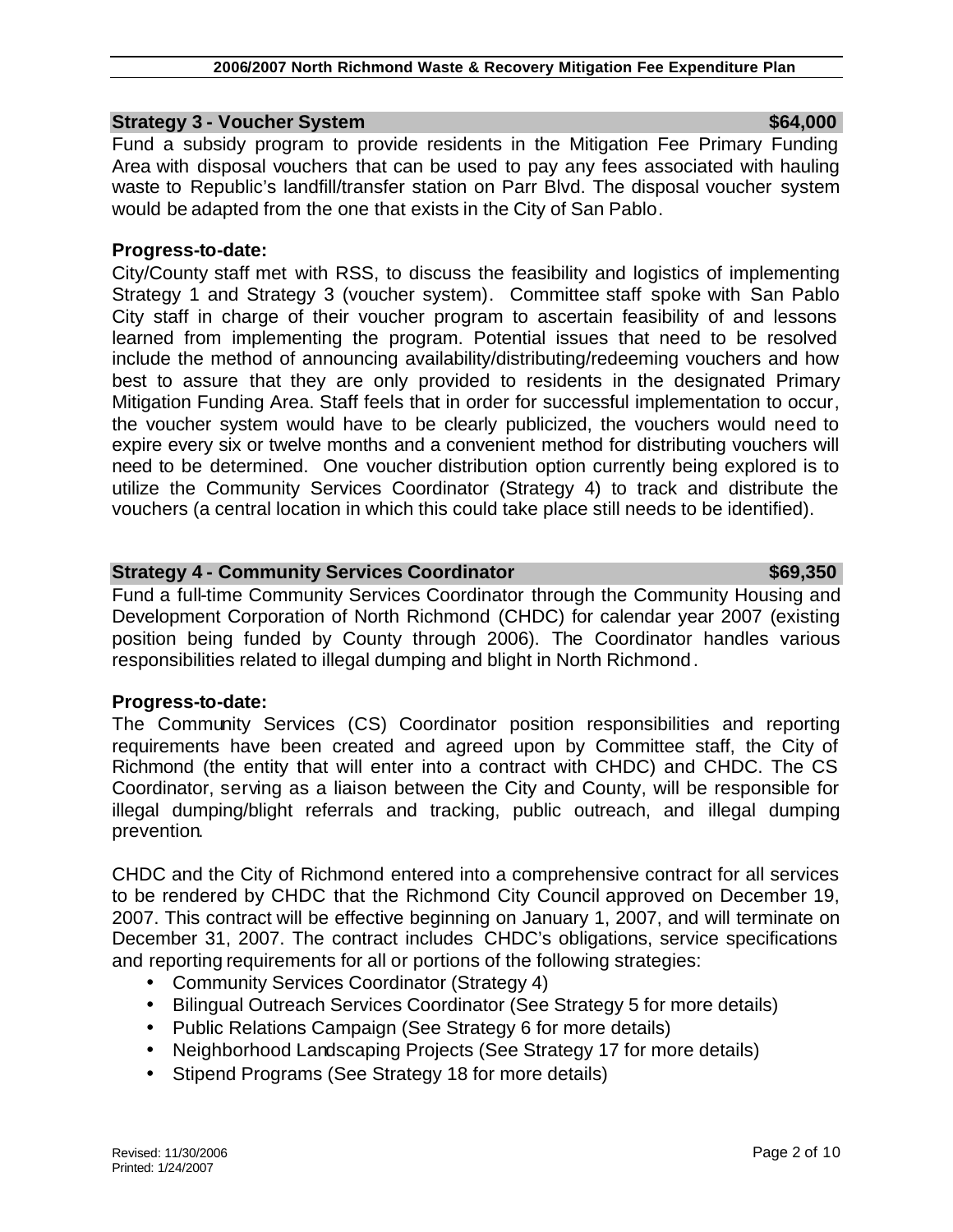# **Strategy 5 - Bilingual Outreach Services/Coordinator \$40,000**

Fund part-time bilingual outreach services/coordinator on a contract basis to prepare Spanish education & outreach materials, handle Spanish speaking calls to the 1-800-No Dumping hotline from the North Richmond area and identify opportunities to involve the Latino community in the fight against illegal dumping and blight.

### **Progress-to-date:**

A proposed job description for the Bilingual Outreach Services (BOS) Coordinator position was created by CHDC and accepted by Committee staff. The Coordinator will work part-time and will be housed within CHDC. The desire is to fill the position with a resident of North Richmond; therefore, the job announcement will be distributed locally to gather interest. CHDC will provide a job application to those interested.

The service specifications for this position are included in the comprehensive contract mentioned under Strategy 4. The BOS Coordinator will assist the Community Services Coordinator with illegal dumping referrals and tracking and public outreach by serving as a link between the Spanish speaking members of the community of North Richmond and the City and County.

# **Strategy 6 - Public Outreach Campaign**  $\frac{1}{2}$  **and**  $\frac{1}{2}$  **and**  $\frac{1}{2}$  **and**  $\frac{1}{2}$  **and**  $\frac{1}{2}$  **and**  $\frac{1}{2}$  **and**  $\frac{1}{2}$  **and**  $\frac{1}{2}$  **and**  $\frac{1}{2}$  **and**  $\frac{1}{2}$  **and**  $\frac{1}{2}$  **and**  $\frac{1}{2}$  **and**  $\frac{1}{2}$  **and**

Fund the establishment of a public outreach campaign directed at reducing illegal dumping and blight in North Richmond. Elements of the public outreach campaign may include, but are not limited to: billboards in the community; public service announcements; and printed education & outreach materials such as brochures, periodic community newsletters, press releases/advertisements in the Contra Costa Times and other West County publications.

# **Progress-to-date:**

Committee staff, along with staff from Supervisor's John Gioia's office and CHDC (group) have worked together to begin researching and brainstorming possible components of a public outreach campaign. A community meeting was held at the Shields-Reid Community Center in North Richmond in August 2006 to solicit input from community members. Attendees raised concerns regarding illegal dumping in addition to sharing ideas relating to message creation and dissemination. Staff will make every attempt to incorporate ideas expressed in that meeting into the various campaign components. Attendees felt that implementation of the public outreach campaign should follow implementation of key enforcement strategies (e.g. dedicated law enforcement officer & prosecutors handling illegal dumping cases). Additionally, attendees expressed preference that message(s) used in initial public outreach materials emphasize enforcement/prosecution.

City/County staff has not finalized the implementation strategy for the campaign. However, one activity related to the campaign is a newsletter, to be drafted by the Community Services Coordinator, to provide the community with updates related to the implementation of the strategies in the Expenditure Plan and other information related to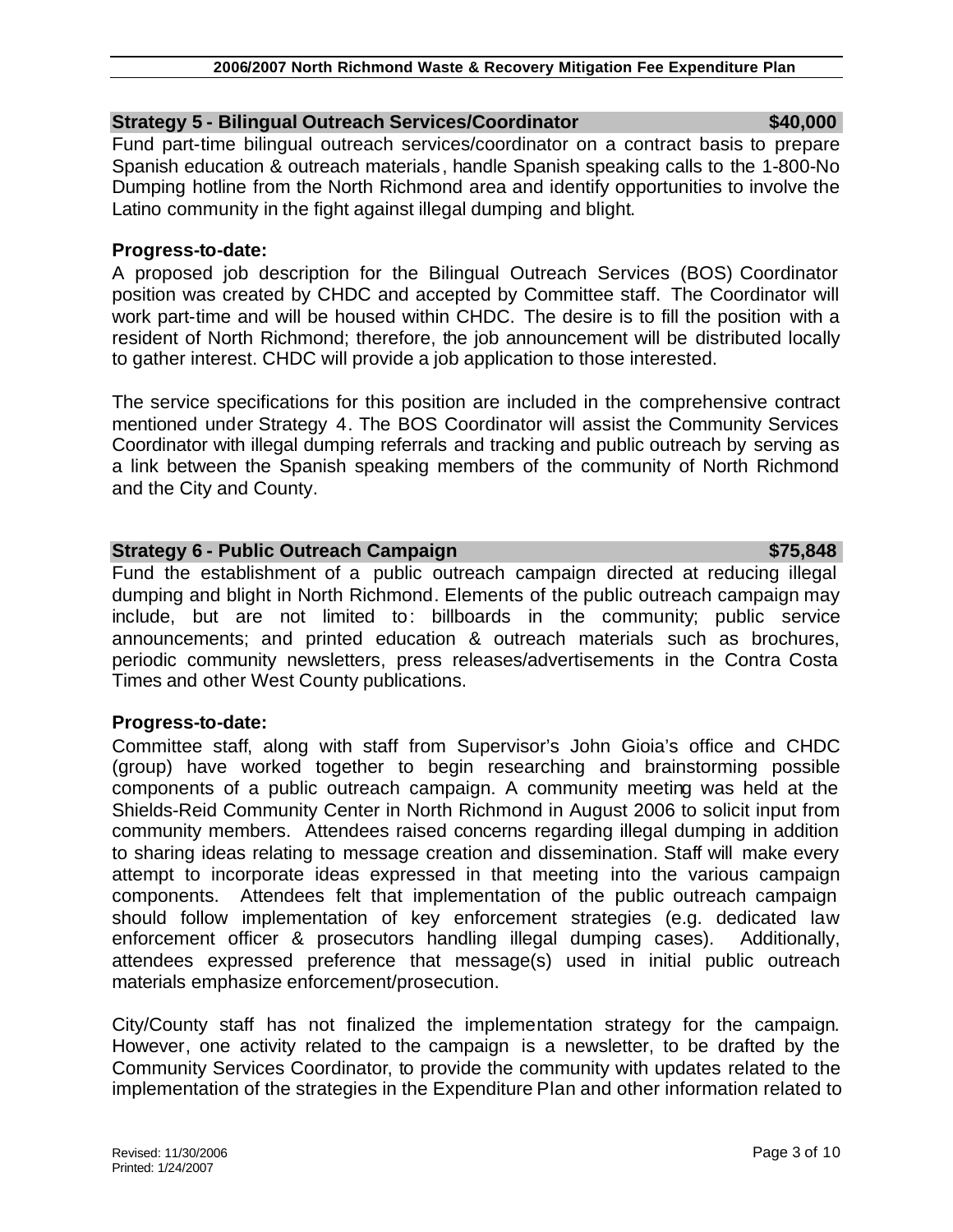Printed: 1/24/2007

# **2006/2007 North Richmond Waste & Recovery Mitigation Fee Expenditure Plan**

illegal dumping/blight in the community. The newsletter would be distributed in first quarter of 2007 and would also be translated into Spanish by the Bilingual Outreach Services Coordinator.

# *ABATEMENT & ENFORCEMENT*

# **Strategy 7 - City/County Pick-up from Right-of-Way 6146,000 \$146,000**

Fund consolidated pick-up program for illegal dumping in the public right-of-way located within the Mitigation Fee Primary Funding Area using the City of Richmond Public Works staff. The consolidation is expected to create a stable level of service, minimize delays and maximize efficiencies. City would pick-up items from public right-of-way located outside of the RSS Hot Spot Route as well as items not suitable for collection in the compactor truck used to service the RSS Hot Spot Route (Hot Spot Route referrals would provided to the City by the Community Services Coordinator) two days per week.

# **Progress-to-date:**

Committee staff is working closely with City and County Public Works staff. A meeting was held on November 29, 2006, to provide a forum for City and County staff to share important information regarding County illegal dumping pick-up procedures and to raise and answer questions. City Public Works crew now have a better understanding of the illegal dumping situation in the unincorporated area and are meeting internally to discuss next steps and the feasibility and logistics of providing pick-up two days per week for the funding amount provided. In the event that the City Public Works department determines that full implementation of the strategy is not feasible, Committee staff may have to come back to the Committee to change frequency and/or increase funding allocation. A memorandum of understanding between the City and County Public Works Departments will be developed to outline the roles and responsibilities of each entity.

# **Strategy 8 - Vacant Lot Clean-up \$40,000 \$40,000 \$40,000**

Fund clean-up of illegal dumping on vacant lots within the Mitigation Fee Primary Funding Area where existing code enforcement processes prove to be inadequate.

# **Progress-to-date:**

The logistics of implementing this strategy will be determined once the new code enforcement officer position is filled (see Strategy 10). One of the responsibilities of this officer will be to determine when vacant lot clean-ups are needed.

# **Strategy 9 - Vacant Lot Fencing \$90,000 \$90,000 \$90,000**

Fund fencing of vacant lots where chronic dumping occurs within the Mitigation Fee Primary Funding Area when existing fencing ordinance provisions prove to be inadequate.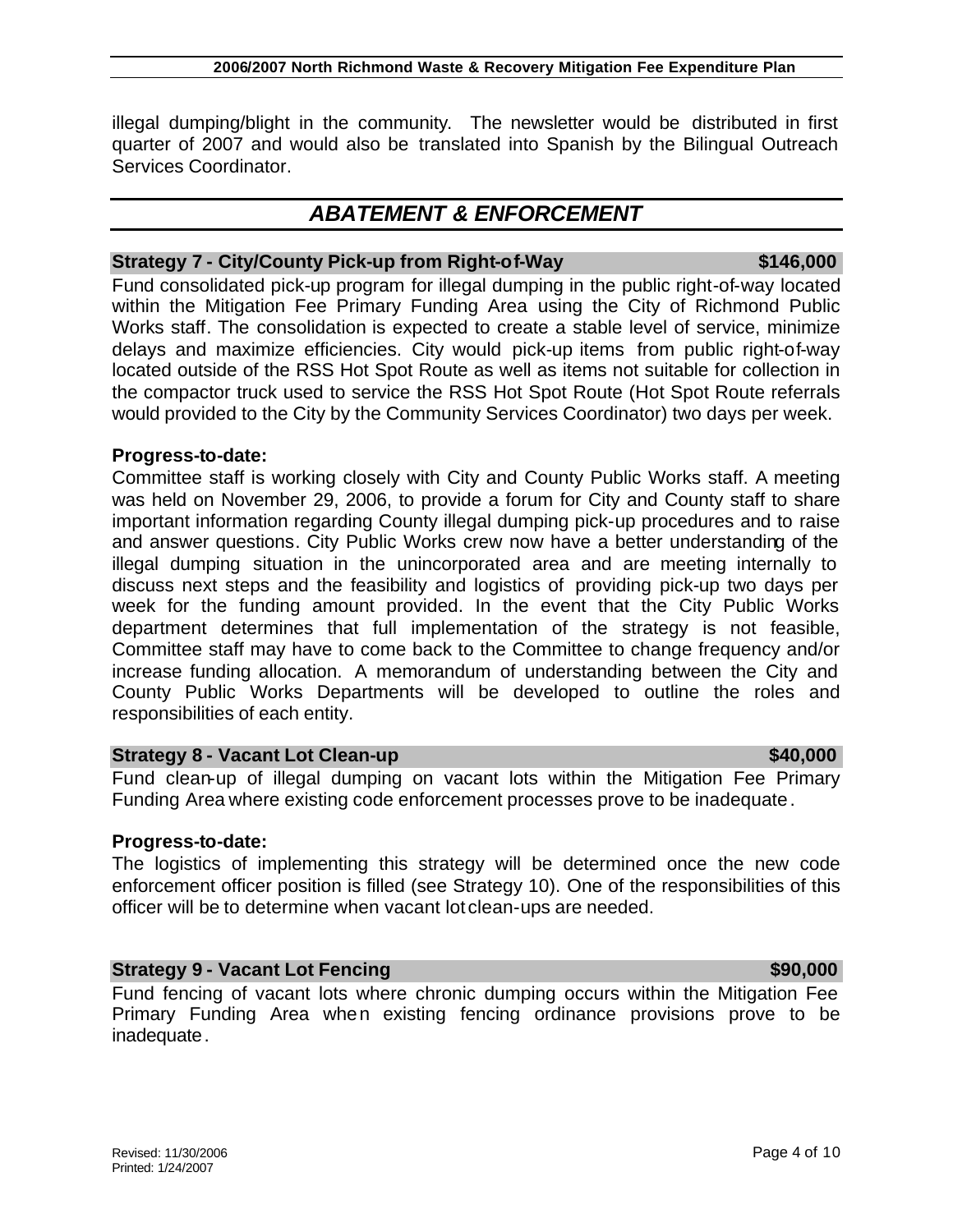### **Progress-to-date:**

Staff is waiting until the new code enforcement officer position is filled (see Strategy 10) before moving forward with this strategy because one of the responsibilities of this officer will be to determine when vacant lot fencing is needed.

# **Strategy 10 - Code Enforcement Staff \$129,097**

Fund additional full-time County code enforcement position for calendar year 2007, to assist with vacant lot abatements and fencing as well as other health/building/zoning violations related to illegal dumping throughout the Mitigation Funding Area.

# **Progress-to-date:**

Vincent Caballero currently works for the County as a Building Inspector with code enforcement responsibilities in North Richmond and other unincorporated areas. Mr. Caballero will be reassigned to this new dedicated North Richmond Code Enforcement position on January 1, 2007.

Mr. Caballero is already familiar with process/procedures for handling potential zoning and building violations in the North Richmond unincorporated area but has not handled many violations involving accumulation of household garbage on private property which have historically been handled by the County's environmental health technicians. County staff is exploring feasibility of Mr. Caballero handling these types of violations. Committee staff will schedule meetings between appropriate County code enforcement staff/supervisor and the City's code enforcement supervisor to discuss details about coordinating efforts in the incorporated portion of Primary Funding Area.

# **Strategy 11 - Graffiti Abatement** \$58,240

Fund City consolidated graffiti abatement program for graffiti visible from the public right-of-way located within the Mitigation Fee Primary Funding Area two days per week. This strategy is intended to supplement not replace existing local ordinance requirements (e.g. property owner or parent responsible for clean-up).

# **Progress-to-date:**

A meeting between Committee staff and the City and County graffiti abatement staff will be held in January 2007 to discuss how both the City and County's current system works, procedure for dealing with private property owners, connection with code enforcement, and the City's capacity to take extra calls from the unincorporated area. Once the logistics are determined, staff will prepare a timeline for implementing this strategy. It may be included in an MOU between the City and County for graffiti and illegal dumping abatement (see Strategy 7).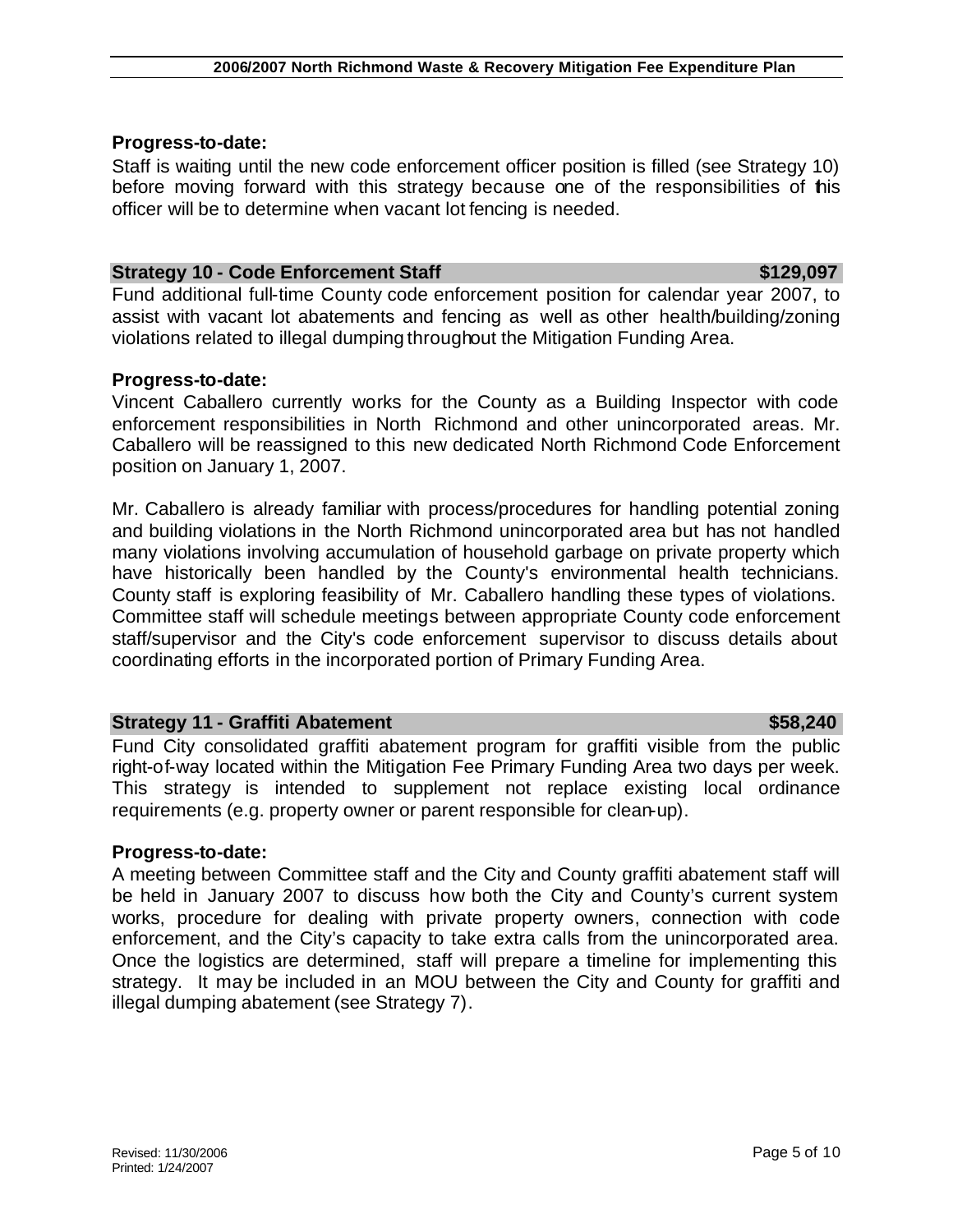### **2006/2007 North Richmond Waste & Recovery Mitigation Fee Expenditure Plan**

# **Strategy 12 - Illegal Dumping Investigator/Officer \$137,000 \$137,000**

Fund new full-time illegal dumping investigator/officer to work within the Mitigation Fee Primary Funding Area to conduct illegal dumping surveillance and investigations; build & file cases specific to instances of commercial dumping, which are suitable for prosecution; and conduct targeted sting operations to catch illegal dumpers (law enforcement strike-team(s) may also be available to conduct sting operations).

# **Progress-to-date:**

This new full-time position will be a per diem Deputy employed by the County Sheriff's Office. It is anticipated that the new investigator position will be filled initially by a retired Deputy sometime in the first quarter 2007. The investigator/officer will work closely with the dedicated Prosecutor (Strategy 16) and the Code Enforcement Officer (Strategy 10) on illegal dumping cases. He/she will also help committee staff create responsibilities for and to determine the most effective way to utilize the nighttime patrols (see Strategy 13). Additionally, this investigator/officer will provide committee staff with suggestions and advice related to surveillance cameras (Strategy 14) and a reward system (Strategy 15).

# **Strategy 13 - Increase Nighttime Patrols \$58,240 \$58,240**

Fund increased nighttime patrols within the Mitigation Fee Primary Funding Area to target specific locations/timeframes where illegal dumping occurs most regularly. Nighttime patrols to be provided by private security firm as a means of supplementing existing patrols by local law enforcement.

# **Progress-to-date:**

The nighttime patrol is intended to complement the responsibilities of the new Investigator/Officer (Strategy 12) and the surveillance camera program (Strategy 14). Staff is postponing the implementation of this strategy pending the hire of the new Investigator/Officer (for reasons discussed in Strategy 12). Additionally, staff will coordinate details of nighttime patrols in the incorporated areas with the Richmond Police Department as needed.

# **Strategy 14 - Surveillance Cameras <b>\$118,418** \$118,418

Fund surveillance camera program within the Mitigation Fee Primary Funding Area to target specific locations where illegal dumping occurs most regularly. The following would be considered prior to selecting the type of surveillance cameras to be purchased:

- $\circ$  outcome of City's surveillance camera system(s) Request for Proposal (RFP)
- o utilize CARB's surveillance camera system on a trial basis to test a highquality surveillance system and determine whether such a system would be effective to aid in prosecuting actual instances of illegal dumping in the North Richmond area
- o potential of low quality surveillance camera systems to act as deterrent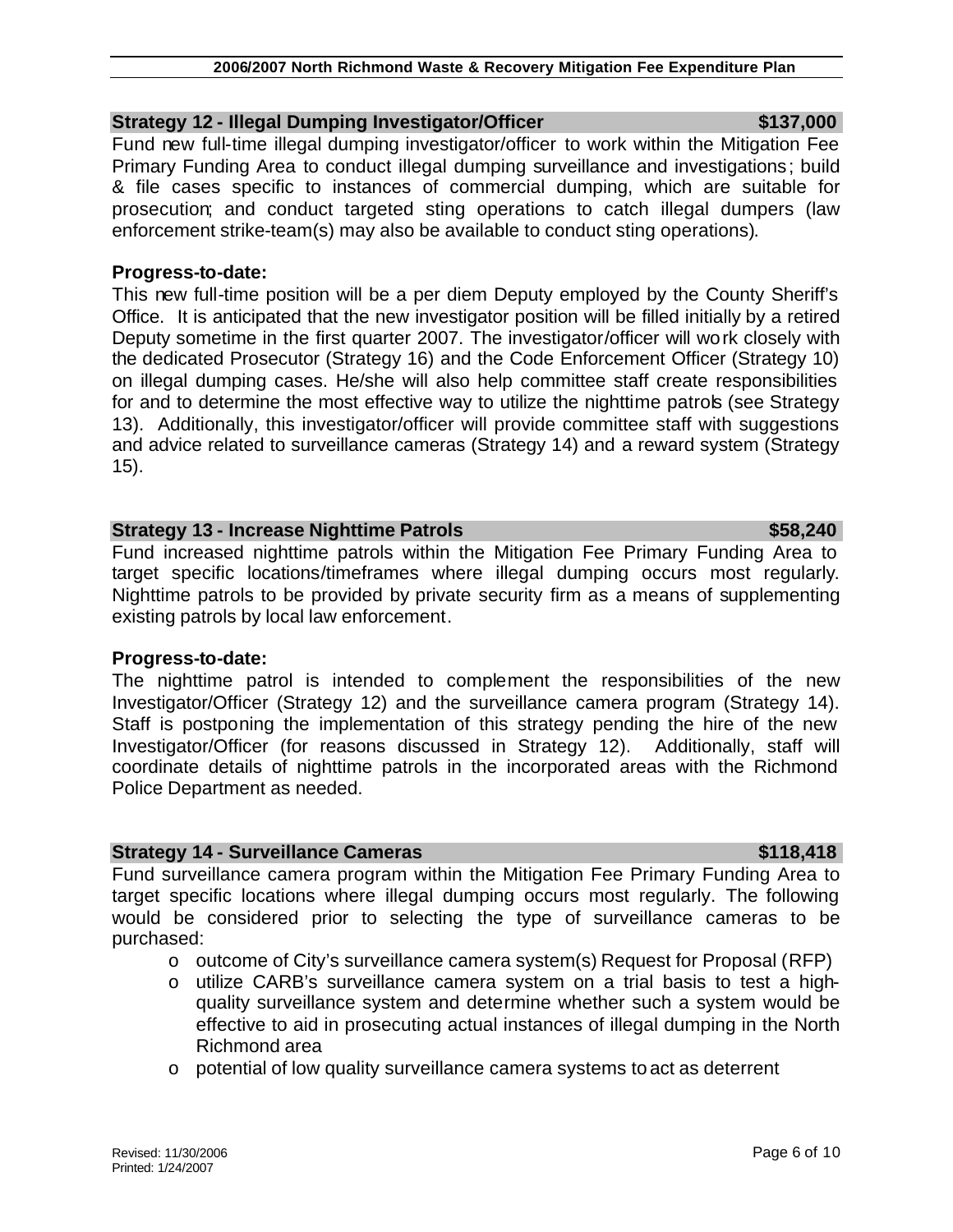### **Progress-to-date:**

Committee staff is awaiting the outcome of the City's surveillance camera system RFP before pursuing implementation of this strategy. The City released a RFP for Closed Circuit Television (CCTV) and held a bidder's conference in November 17, 2006. Proposals are due on January 8, 2007. Phase 1 of the project will provide for 25 cameras throughout Richmond with a focus on aiding in crime and illegal dumping prevention. At this time, an unknown percentage of the 25 cameras during Phase 1 will be placed in North Richmond.

### **Strategy 15 - Reward System \$30,000 \$30,000 \$30,000 \$30,000 \$30,000 \$30,000 \$30,000 \$30.000 \$30.000 \$30.000 \$50.000 \$50.000 \$50.000 \$50.000 \$50.000 \$50.000 \$50.000 \$50.000 \$50.000 \$50.000 \$50.000 \$50.000 \$50.000 \$50.000 \$**

Fund system to provide monetary rewards between \$250-\$1,000 to individuals that provide information leading to the successful prosecution of illegal dumping cases. Rewards would be used for cases that do not fall within the reward provisions of local and state laws.

### **Progress-to-date:**

Committee staff has not yet pursued the implementation of this strategy. Staff believes that implementing an effective reward system depends on having other strategies in place such as the new Investigator/Officer (Strategy 12) and Prosecutor (Strategy 16). Committee staff will solicit suggestions and advice regarding a potential reward system from the above-mentioned Investigator/Officer and Prosecutor. This strategy will be developed concurrently with the other strategies.

### **Strategy 16 - Illegal Dumping Prosecutor \$93,000 \$93,000**

Fund one-quarter of new full-time community prosecutor position that would handle cases filed by City/County law enforcement officers related to illegal dumping within the Mitigation Fee Primary Funding Area (with special emphasis on instances of commercial dumping). City has budgeted to fund a community prosecutor which could dedicate approximately 10 hours per week to work on cases within the Mitigation Fee Primary Funding Area.

### **Progress-to-date:**

The new Richmond Community Prosecutor position is expected to be filled in the first quarter of 2007. The District Attorney's office has indicated that they plan on filling this new position with one of their experienced attorneys.

# *COMMUNITY INVESTMENT*

### **Strategy 17 – Beautification**

# **A. Neighborhood Landscaping Projects \$12,000**

Fund landscaping projects within the Mitigation Fee Primary Funding Area, specific projects would be selected after taking the following into consideration:

- o community input regarding needs/priorities
- o beautification projects that do not have existing funding sources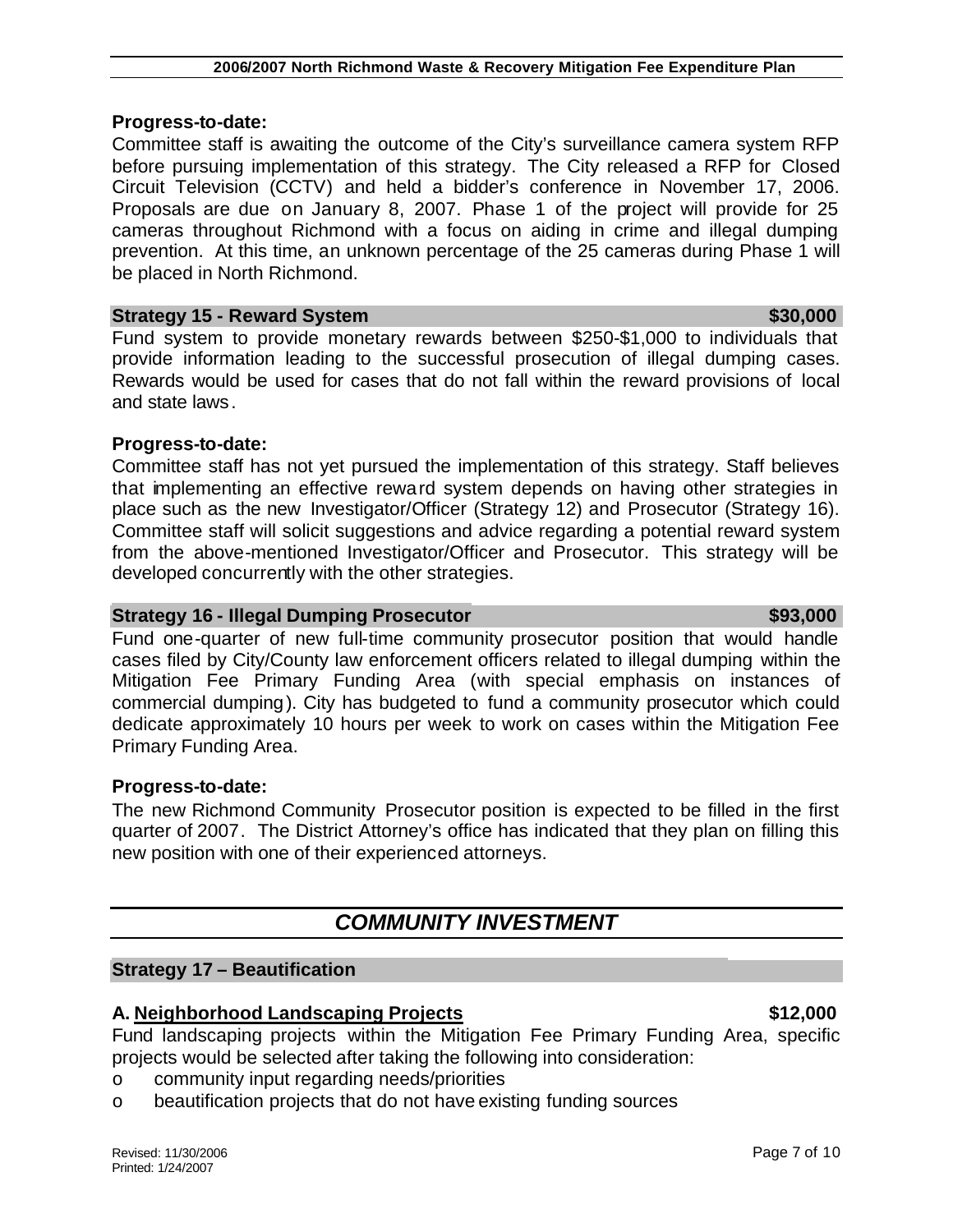- o regular pruning to maintain any vegetation that is compromising visibility in locations used for illegal dumping
- o new community gardens (recruit community and/or school group to start project) on sites subject to dumping

# **Progress-to-date:**

As part of its contract with the City, the Community Housing Development Corporation received funding to manage neighborhood landscaping projects but cannot expend funds without first obtaining written approval from City/County staff. Neighborhood landscaping projects are to be selected based on community input pursuant to the requirements in the Expenditure Plan. Funding is to be expended exclusively for plants/materials needed for pre-approved landscaping projects (labor to be provided by YouthBuild Participants funded through Strategy 18).

# **B.** Servicing Additional Street Cans **\$1,136 \$1,136**

Fund collection services for three new street cans within the Mitigation Fee Primary Funding Area (cans to be purchased with grant obtained by CHDC/Keep North Richmond Beautiful).

# **Progress-to-date:**

Once the new street cans are purchased by CHDC and locations have been agreed upon, committee staff will contact Richmond Sanitary Service to establish new account for weekly service for the three cans.

### **Strategy 18 - Community Involvement**

# **A. Stipends \$40,000**

Fund stipends to West Contra Costa Unified School District students and Youth Build members for illegal dumping abatement and beautification programs within the Mitigation Fee Primary Funding Area

# **Progress-to-date:**

The Community Housing Development Corporation shall manage Stipend Programs and related activities conducted by West Contra Costa Unified School District (WCCUSD) Transition Program Students and YouthBuild Participants. Specific details regarding the roles and responsibilities are included in the comprehensive contract mentioned in Strategy 4.

Three to five WCCUSD Transition Program students and up to 13 YouthBuild participants will perform various tasks related to trash mitigation and beautification in the Funding Area, such as trash removal/delittering and assisting with the community garden and recycling at Verde Elementary School.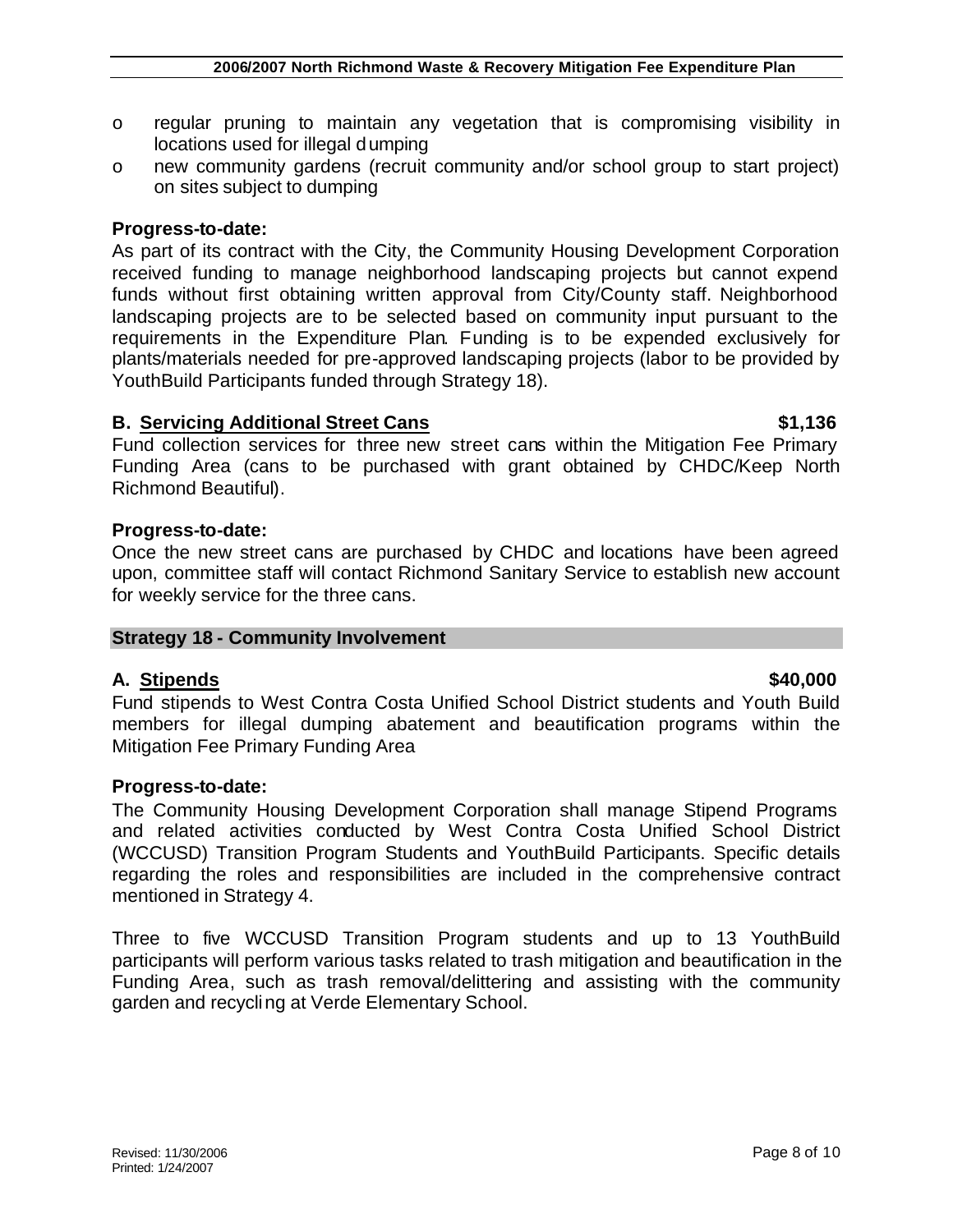# **B.** Mentorship Program  $\sim$  \$31,862

Design/identify and fund mentoring program(s) within the Mitigation Fee Primary Funding Area after taking the following into consideration:

- o community input regarding needs/priorities
- o existing programs in the North Richmond area that incorporate mentoring opportunities
- o potential opportunities to customize new or existing mentoring programs to specifically aid in efforts to combat illegal dumping and blight

# **Progress-to-date:**

Committee staff is waiting to implement this strategy until community input regarding needs and priorities are received. Staff will meet internally to discuss the plan for soliciting community input for this strategy, as well as other strategies, during the first quarter of 2007.

# **C. Shields Reid Playground Equipment**  $$125,000$

Fund purchase and installation of new playground equipment for Shields Reid Park

### **Progress-to-date:**

Numerous meetings with Committee staff, CHDC, Richmond Parks Department and the Shields-Reid Community Center Coordinator have been held to discuss the vision for the park. Playground equipment has been selected and a decision to use rubberized surfacing instead of bark chips was made. City staff will prepare a draft RFP for playground and rubberized surfacing purchase and installation by January 2007. The goal is to have the RFP out no later than February 1, 2007. CHDC received a KaBOOM grant for \$3,000 to go toward the purchase and installation of the new equipment and the program will provide volunteers and assistance for the installation. The anticipated date for the new playground equipment to be installed is June 30, 2007 (KaBOOM grant funding not available if equipment installed after June 30, 2007).

# **D.** Shields Reid Soccer Field Lighting **\$15,000** \$15,000

# Fund purchase and installation of new light fixtures as well as restoration of existing light fixtures for Shields Reid Park

# **Progress-to-date:**

Committee staff has gathered information about the feasibility of implementing this strategy and was told by the City's electrician that \$15,000 is not enough money to purchase new lighting for the Soccer Field, restore any existing light fixtures and conduct the preparation work required. His recommendation was to plan the lighting installation and restoration in phases after staff, with the help of community members, decides on location and lighting specifications. Unless modified, City policy regarding park curfew states that parks are open from dawn to dusk and therefore any lighting that is proposed for the Soccer Field would not be used for after-dark soccer games. Instead, lighting would be utilized be safety along paths, etc.